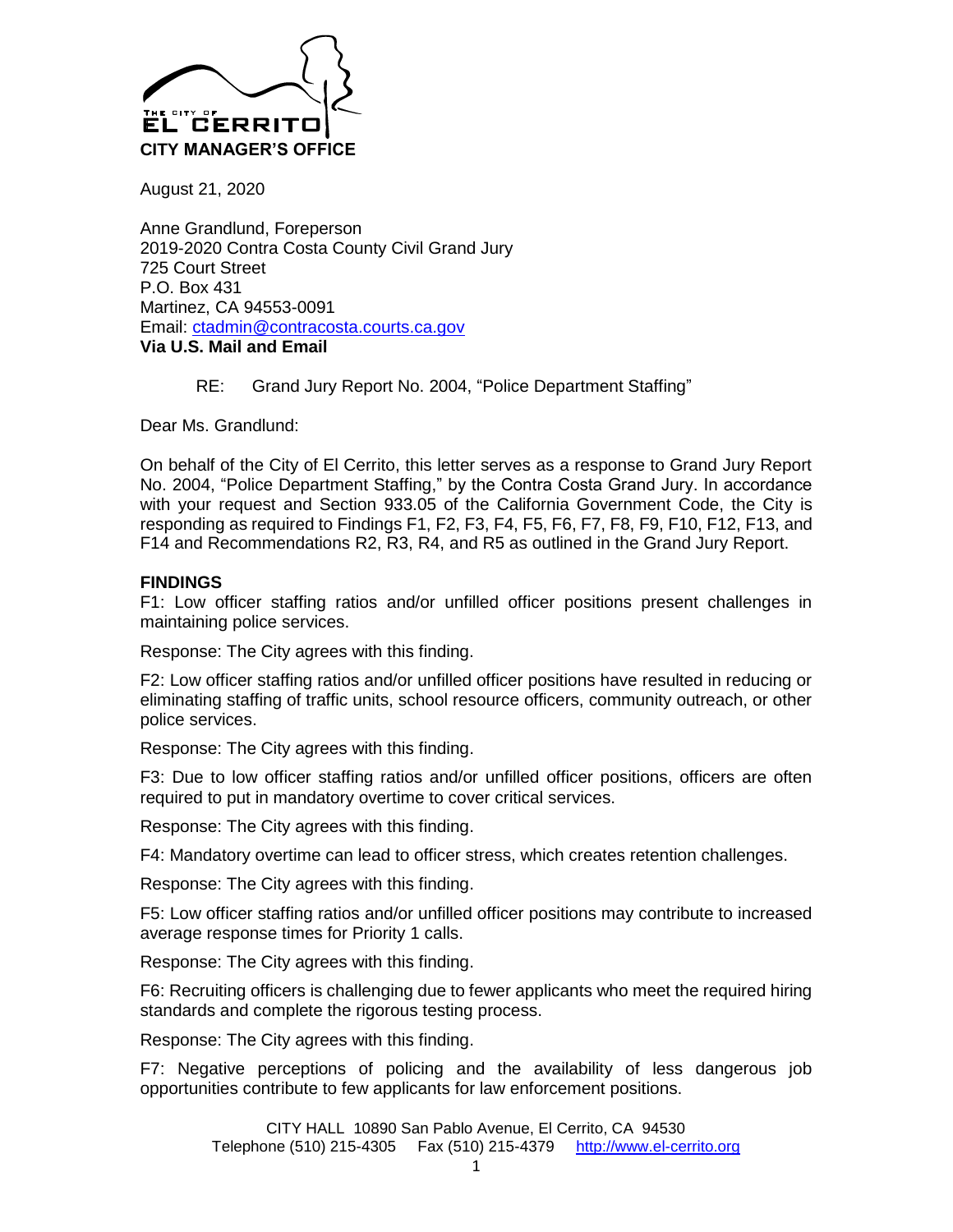

Response: The City agrees with this finding.

F8: Each Contra Costa police agency conducts its own recruiting program to attract potential candidates.

Response: The City agrees with this finding.

F9: The process of hiring and training new officers takes an extensive amount of time and resources to complete.

Response: The City agrees with this finding.

F10: Each Contra Costa police agency manages its own screening process for police officer positions, resulting in a replication of efforts across the county.

Response: The City agrees with this finding, however when Contra Costa agencies participated in a regional recruiting program in the 1990s it was not successful and was discontinued.

F12: Recruits and young officers have different expectations than in the past regarding work/life balance.

Response: The City agrees with this finding.

F13: Recruits and young officers' expectations about work/life balance contribute to the challenges of officer recruiting and retention.

Response: The City agrees with this finding.

F14: Wellness and Employee Assistance Programs offered by Contra Costa police agencies aid retention of police officers.

Response: The City agrees with this finding.

## **RECOMMENDATIONS**

R2: The City/Town Councils of Antioch, Brentwood, Clayton, Concord, El Cerrito, Hercules, Martinez, Moraga, Oakley, Pinole, Pittsburg, Pleasant Hill, Richmond, San Pablo, San Ramon, and Walnut Creek should consider identifying funds to study the cost/benefit of a countywide screening for police officer positions, to avoid replication of these steps while allowing each city police department to select and evaluate candidates, by June 30, 2021.

Response: This recommendation will not be implemented. It is not practical and is not equitable. Each city pays differently, has different hiring standards, and offers a different work environment from the others. All things not being equal, this plan would become a recruiting tool for the highest paid cities and against the lower paid cities.

R3: The City/Town Councils of Antioch, Brentwood, Clayton, Concord, El Cerrito, Hercules, Martinez, Moraga, Oakley, Pinole, Pittsburg, Pleasant Hill, Richmond, San Pablo, San Ramon, and Walnut Creek should consider directing their police departments to apply annually, or when offered in 2021, to the Department of Justice COPS Hiring Program, which provides funding for hiring additional officers, by June 30, 2021.